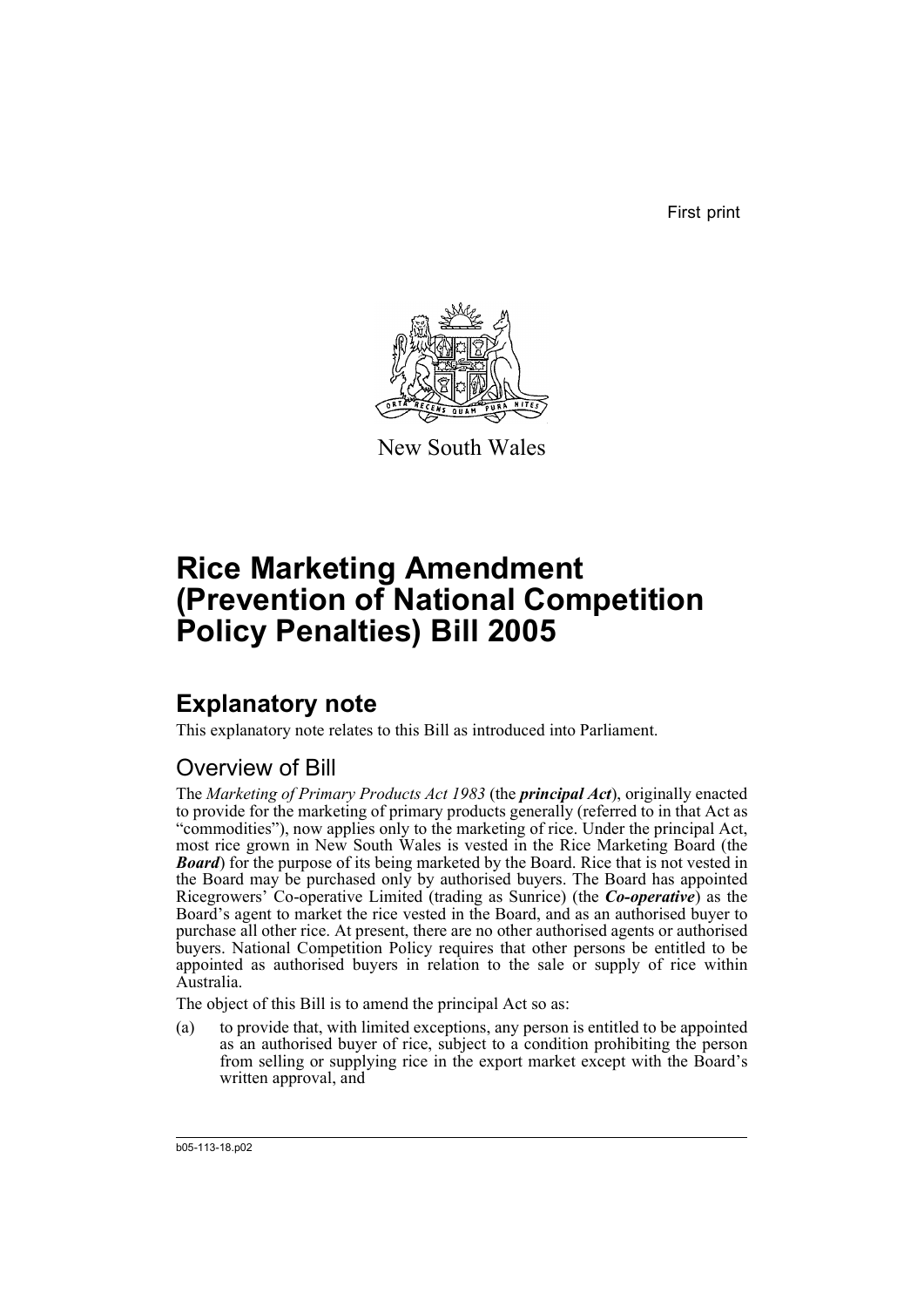Explanatory note

- (b) to allow a person to apply to the Administrative Decisions Tribunal for a review of the Board's decision in relation to an appointment or application for appointment, other than a decision with respect to a condition referred to in paragraph (a), and
- (c) to provide that the existing appointment of the Co-operative as an authorised buyer of rice is not to be construed as an exclusive appointment in relation to the sale or supply of rice within Australia, and
- (d) to make other provision of a minor, consequential and ancillary nature.

## Outline of provisions

**Clause 1** sets out the name (also called the short title) of the proposed Act.

**Clause 2** provides for the commencement of the proposed Act on 1 July 2006.

**Clause 3** is a formal provision that gives effect to the amendments to the *Marketing of Primary Products Act 1983* set out in Schedule 1.

**Clause 4** is a formal provision that gives effect to the amendments to other Acts and the instrument set out in Schedule 2.

### **Schedule 1 Amendment of Marketing of Primary Products Act 1983**

### **Appointment of authorised buyers**

**Schedule 1 [4]** inserts new subsections (1A), (1B) and (1C) into section 51 of the principal Act (Appointment of authorised buyers). The proposed subsections provide for the manner and form in which an application for appointment as an authorised buyer is to be made, the fees payable by applicants and appointees and the grounds on which appointment may be refused.

**Schedule 1 [6]** inserts new subsections (6), (7) and (8) into section 51 of the principal Act. The proposed subsections enable decisions of the Board with respect to applicants and appointees (other than conditions of the kind referred to in proposed section  $51A(2)$  to be reviewed by the Administrative Decisions Tribunal.

**Schedule 1 [5]** clarifies the intent of section 51 (3) of the principal Act.

### **Conditions of appointment for authorised buyers**

**Schedule 1 [7]** inserts a new section 51A into the principal Act. The proposed section is intended:

- (a) to make it clear that appointment as an authorised buyer can be made subject to such conditions as the board considers appropriate (see proposed subsection (1)), and
- (b) to require the conditions of appointment to which an authorised buyer is to be subject to include a condition prohibiting (except with the board's written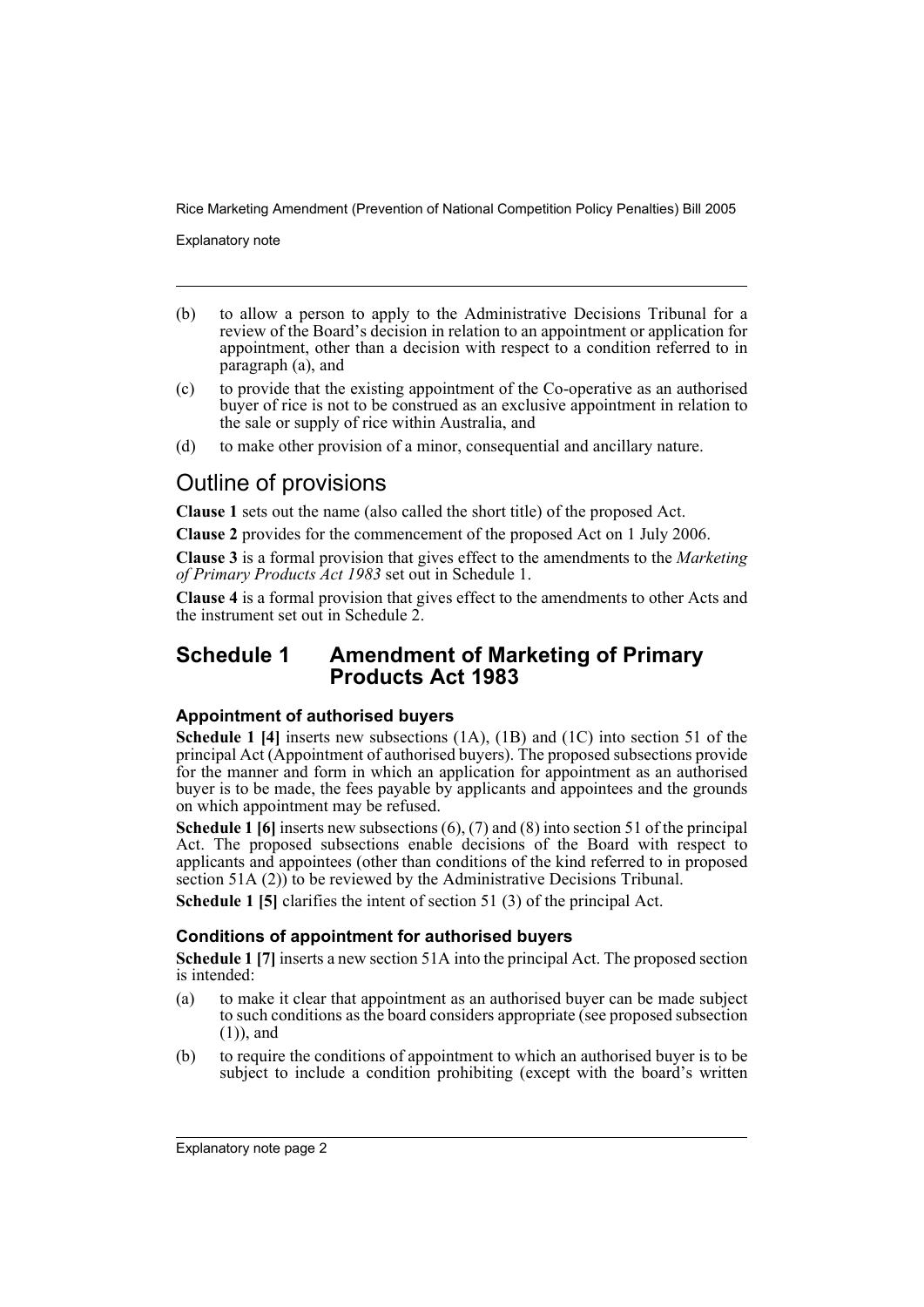Explanatory note

approval) any sale or supply, to persons outside Australia, of commodities purchased by the authorised buyer (see proposed subsection (2)), and

- (c) to provide that appointment as an authorised buyer cannot be limited as to time (see proposed subsection (3)), and
- (d) to provide that a contravention of a condition of appointment forms the sole ground for suspending or revoking a person's appointment as an authorised buyer (see proposed subsection (4)), and
- (e) to provide that contravention of a condition of appointment constitutes an offence for which a person may become liable:
	- (i) where it does not involve the sale or supply of a commodity, to a fine of 200 penalty units (\$22,000) (see proposed subsection (5)), or
	- (ii) where it involves the sale or supply of a commodity, to a fine of 2,000 penalty units (\$220,000) (see proposed subsection (6)), and
- (f) to provide that contravention of a condition of appointment that involves the sale or supply of a commodity may give rise to a Supreme Court order for the payment to the State of an amount equivalent to the proceeds of the sale or the value of the commodity supplied, as the case may be (see proposed subsection (7)), and
- (g) to provide that an order under proposed subsection (7) may be made whether or not there have been criminal proceedings under proposed subsection (6) (see proposed subsection (8)).

**Schedule 1 [10]** amends section 156 of the principal Act so as to enable proceedings for the offence under proposed section  $51\text{\AA}$  (6) of selling or supplying a commodity in contravention of a condition of appointment to be dealt with by the Supreme Court in its summary jurisdiction.

**Schedule 1 [3]** inserts new subsections (1A) and (1B) into section 50 of the principal Act. The proposed subsections make it clear that appointment as an authorised agent can be made subject to specified conditions (including conditions as to the circumstances in which, and the manner in which, the authorised agent may exercise the Board's functions). **Schedule 1 [2]** makes a consequential amendment. The proposed amendments parallel the amendments proposed in relation to authorised buyers.

### **Existing appointment of Co-operative as authorised buyer**

The Co-operative is currently appointed as the Board's only authorised buyer. **Schedule 1 [12]** inserts a new Part 7 into Schedule 4 to the principal Act (Savings, transitional and other provisions). Proposed clause 17, the sole provision of the proposed Part, provides that the appointment is not to be construed as being exclusive in relation to the sale or supply of rice within Australia, and that accordingly neither the Board nor the State is to be liable for any loss or damage suffered by the Co-operative if further persons are appointed as authorised buyers in relation to such sales or supplies.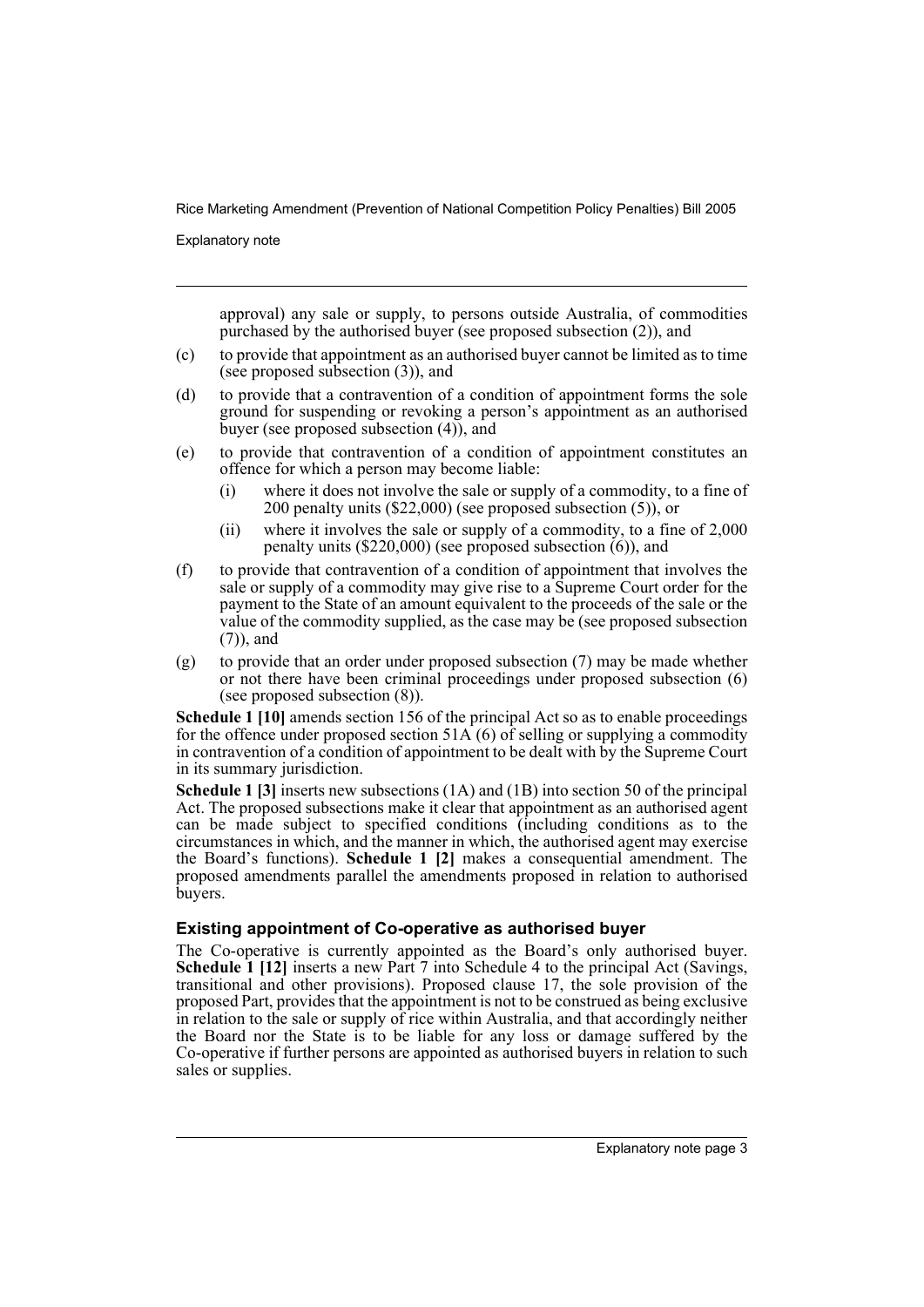Explanatory note

**Schedule 1 [11]** amends clause 1A (1) of Schedule 4 to the principal Act so as to allow the regulations under that Act to make savings and transitional provisions consequent on the enactment of the proposed Act.

#### **Minor, consequential and ancillary matters**

**Schedule 1 [9]** amends section 155 of the principal Act so as to increase, from 20 penalty units to 200 penalty units, the maximum fine that may be imposed for an offence under that Act.

Section 1 of the principal Act sets out its title. **Schedule 1 [1]** substitutes that section so as to rename the principal Act as the *Rice Marketing Act 1983*.

Section 56 of the principal Act provides for the vesting of commodities in the Board. Section 57 of the principal Act enables the Board to grant certain exemptions from the operation of that section. **Schedule 1 [8]** amends section 57 to provide a further exemption in favour of sales to authorised buyers.

Clauses 4 and 5 of Schedule 6 to the principal Act currently impose certain limitations on the Board's power to appoint authorised agents and authorised buyers and to enter into, or terminate, agreements with authorised agents and authorised buyers. **Schedule 1 [13]** omits those clauses.

### **Schedule 2 Amendment of other Acts and instrument**

**Schedule 2** amends a number of Acts and an instrument as a consequence of Schedule 1 [1] which renames the principal Act as the *Rice Marketing Act 1983*.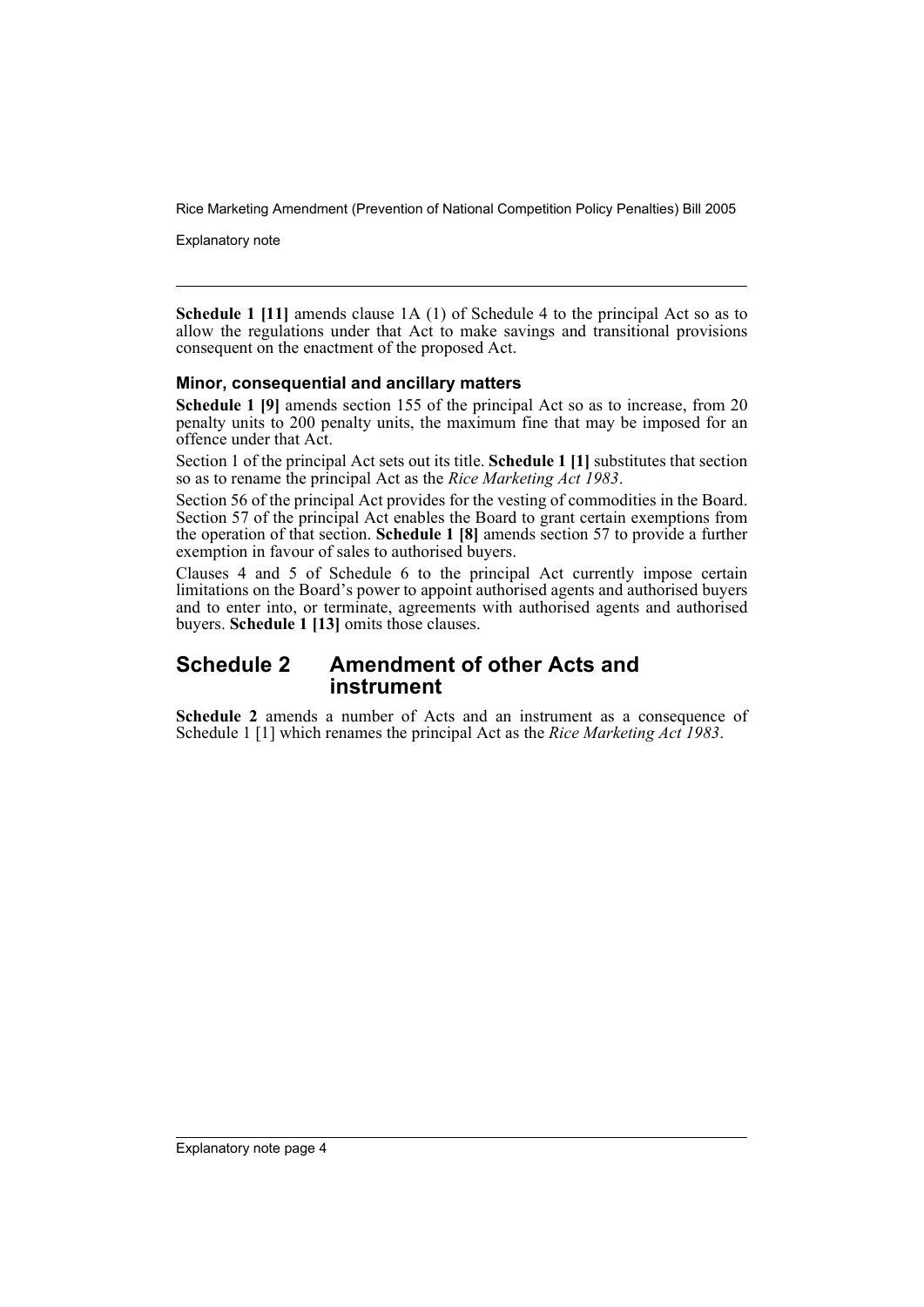First print



New South Wales

# **Rice Marketing Amendment (Prevention of National Competition Policy Penalties) Bill 2005**

## **Contents**

|            |                                                               | Page |
|------------|---------------------------------------------------------------|------|
|            | Name of Act                                                   |      |
|            | Commencement                                                  |      |
|            | Amendment of Marketing of Primary Products Act 1983<br>No 176 |      |
| 4          | Amendment of other Acts and instrument                        |      |
| Schedule 1 | Amendment of Marketing of Primary Products Act 1983           | 3    |
| Schedule 2 | Amendment of other Acts and instrument                        |      |
|            |                                                               |      |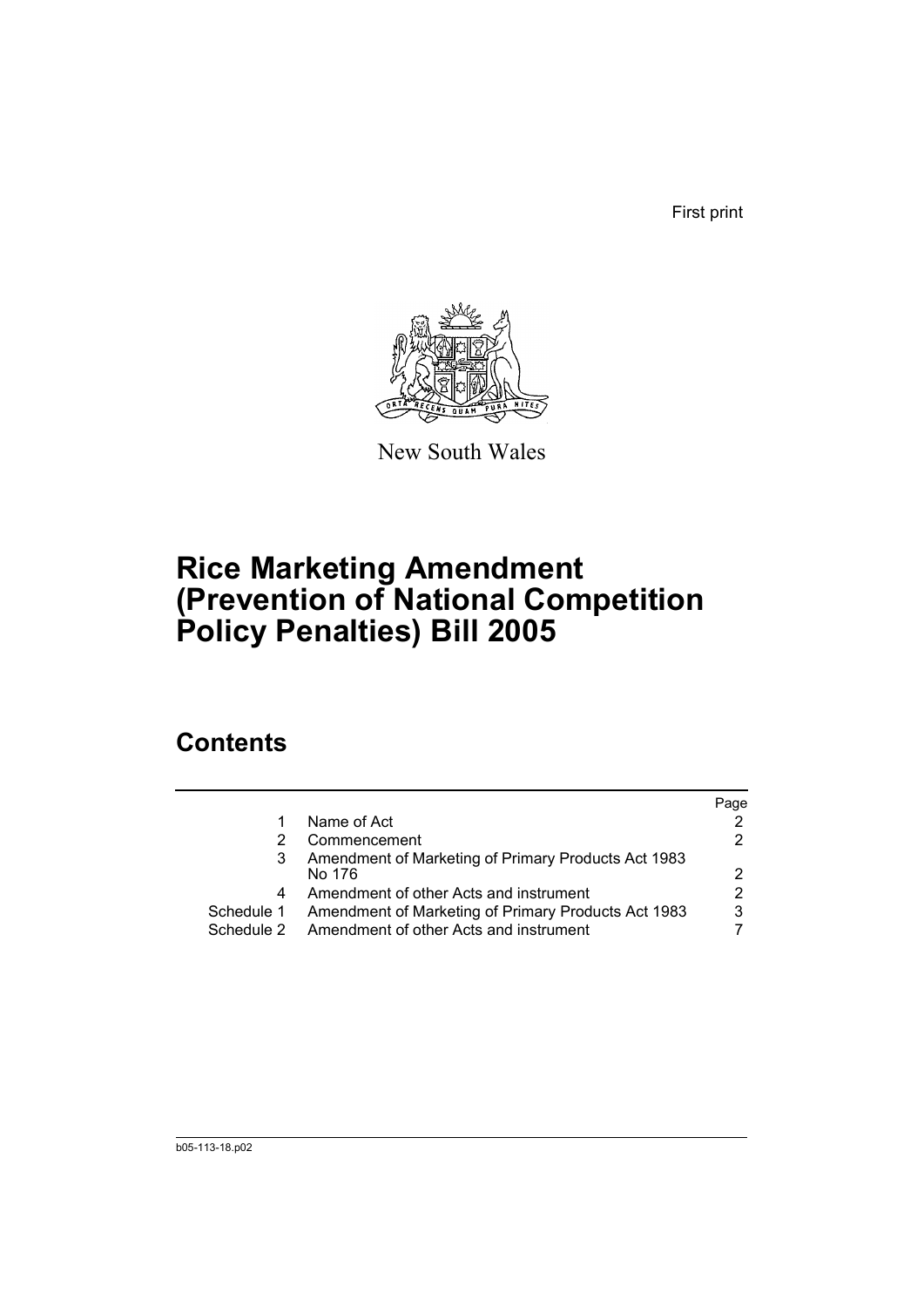Page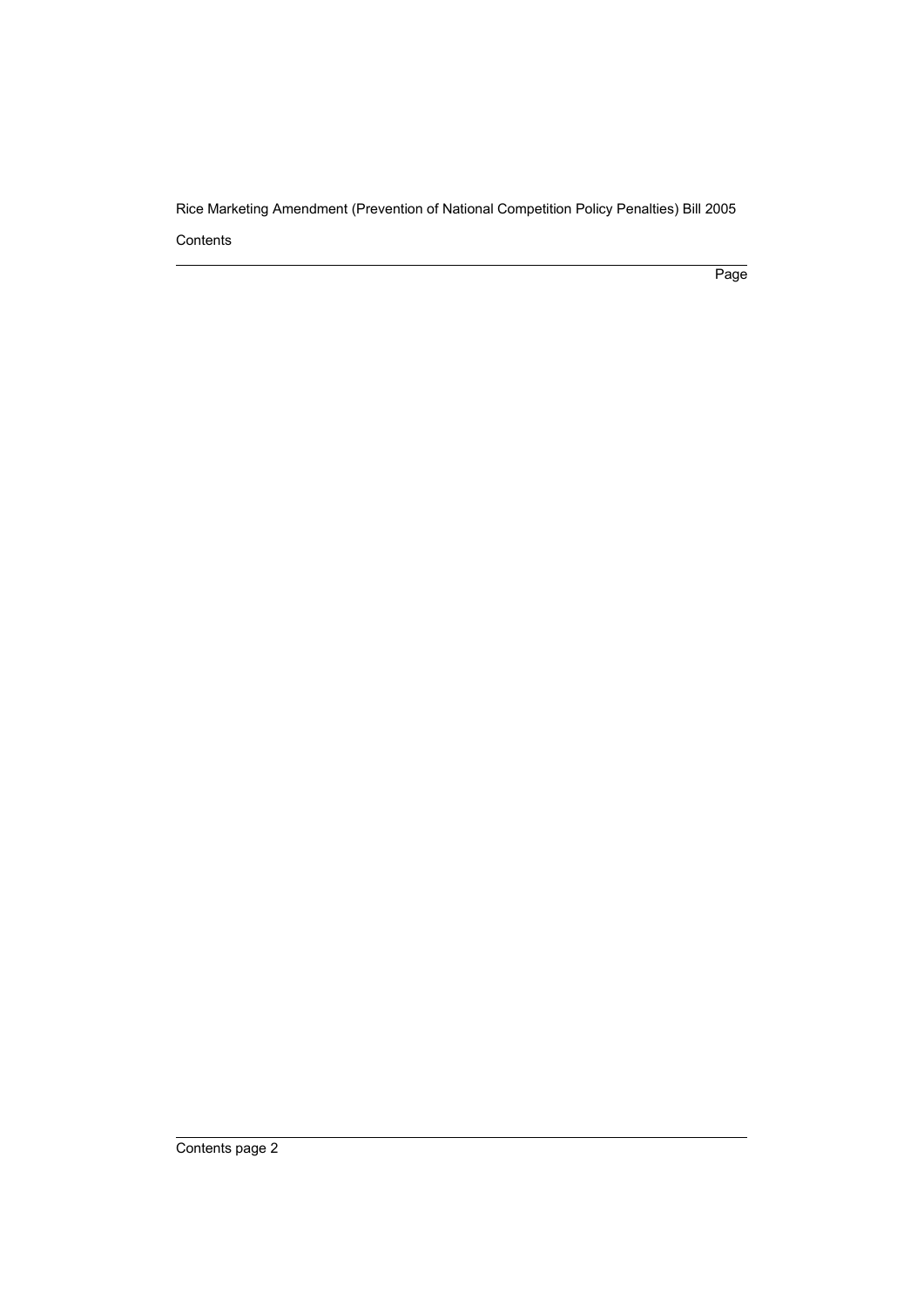

New South Wales

# **Rice Marketing Amendment (Prevention of National Competition Policy Penalties) Bill 2005**

No , 2005

### **A Bill for**

An Act to amend the *Marketing of Primary Products Act 1983* with respect to the marketing of rice; and for other purposes.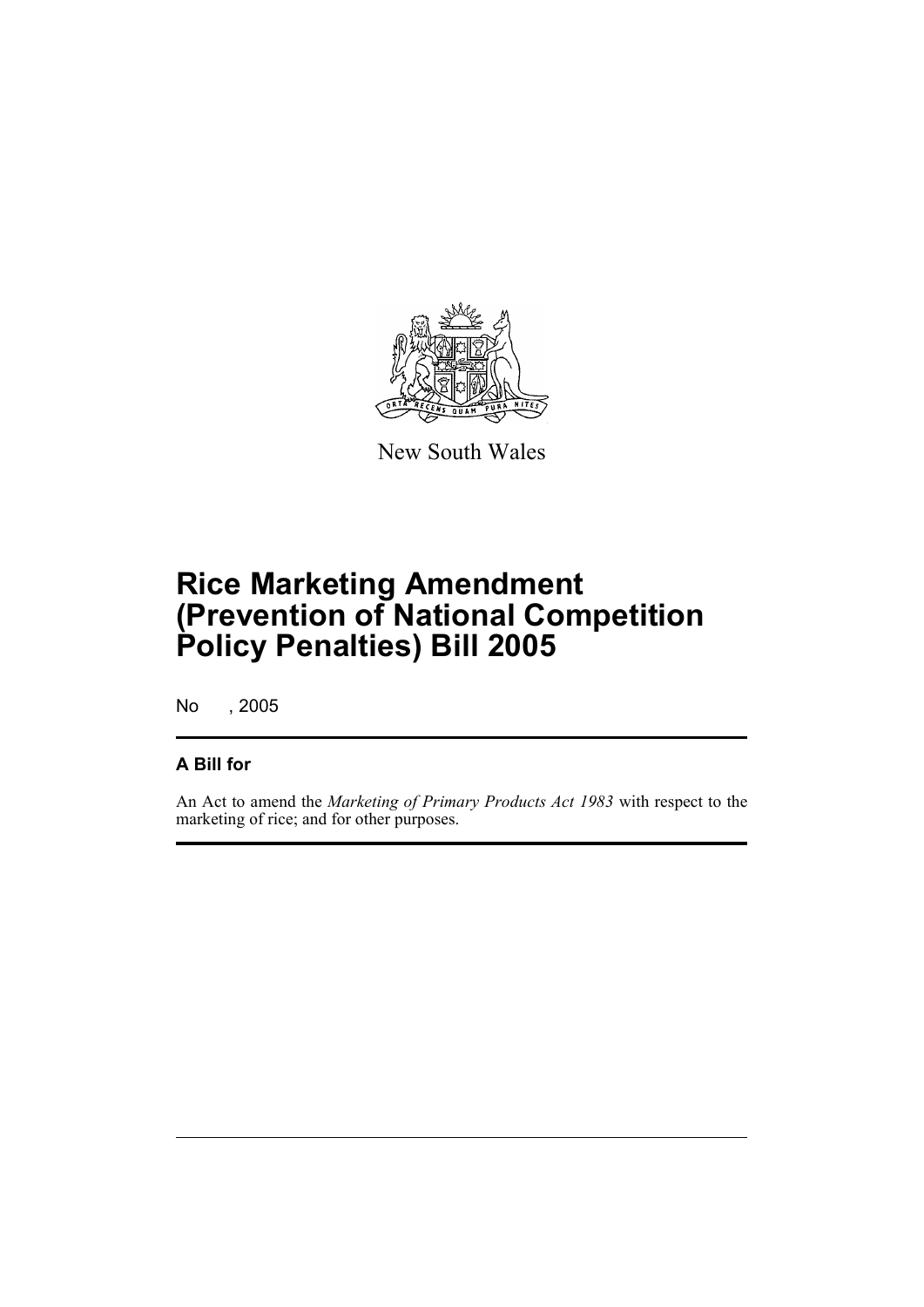<span id="page-7-3"></span><span id="page-7-2"></span><span id="page-7-1"></span><span id="page-7-0"></span>

| The Legislature of New South Wales enacts: |                                                                                                             |                     |  |
|--------------------------------------------|-------------------------------------------------------------------------------------------------------------|---------------------|--|
| 1                                          | Name of Act                                                                                                 | $\overline{2}$      |  |
|                                            | This Act is the Rice Marketing Amendment (Prevention of National<br>Competition Policy Penalties) Act 2005. | 3<br>$\overline{4}$ |  |
| $\mathbf 2$                                | <b>Commencement</b>                                                                                         | 5                   |  |
|                                            | This Act commences on 1 July 2006.                                                                          | 6                   |  |
| 3                                          | Amendment of Marketing of Primary Products Act 1983 No 176                                                  |                     |  |
|                                            | The Marketing of Primary Products Act 1983 is amended as set out in<br>Schedule 1.                          | 8<br>9              |  |
| 4                                          | Amendment of other Acts and instrument                                                                      | 10                  |  |
|                                            | Each Act and instrument listed in Schedule 2 is amended as set out in<br>that Schedule.                     | 11<br>12            |  |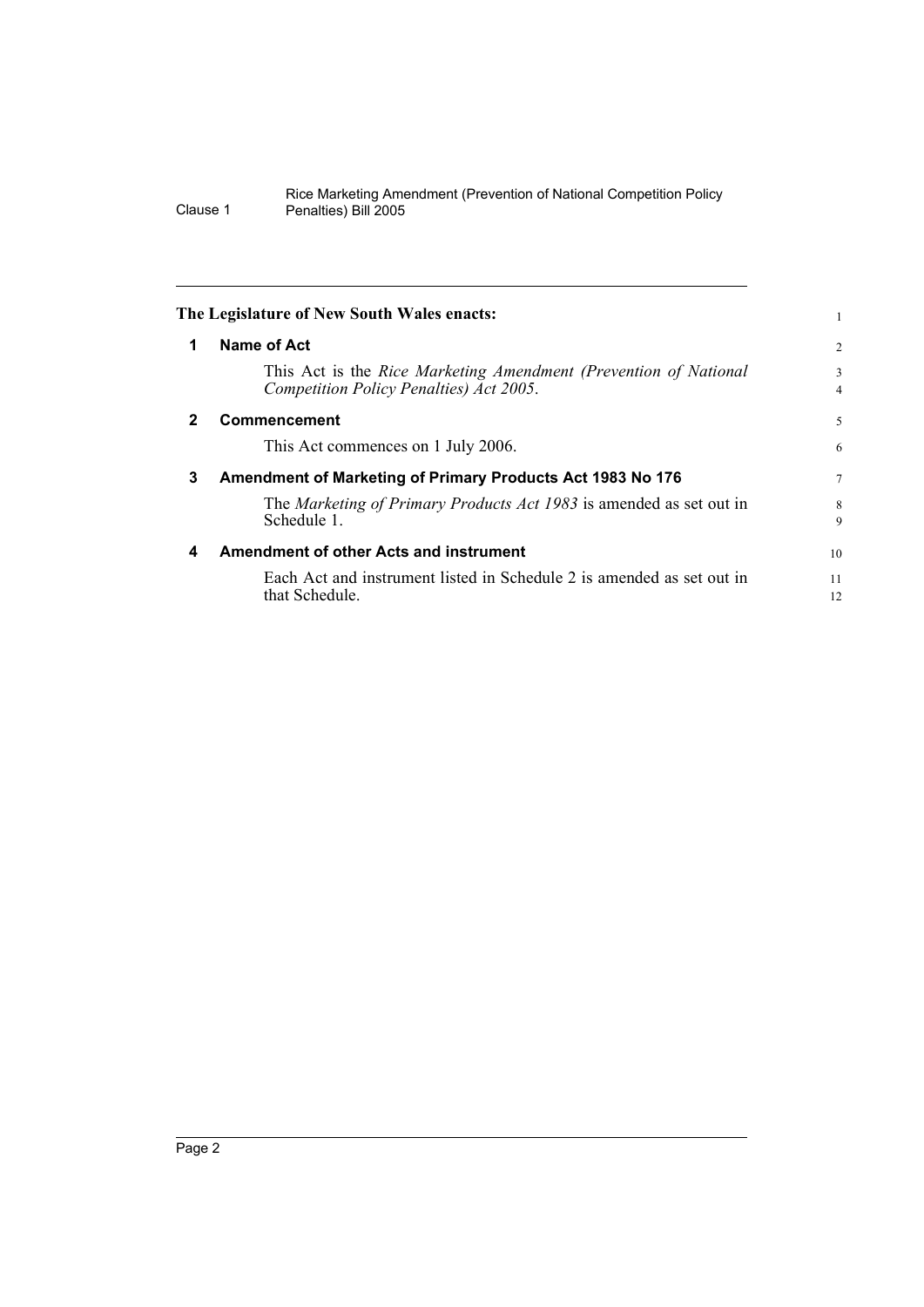Amendment of Marketing of Primary Products Act 1983 Schedule 1

<span id="page-8-0"></span>

|       | <b>Schedule 1</b>               | <b>Amendment of Marketing of Primary</b><br><b>Products Act 1983</b>                                                                                                                                 | $\mathbf{1}$<br>$\overline{c}$ |  |  |
|-------|---------------------------------|------------------------------------------------------------------------------------------------------------------------------------------------------------------------------------------------------|--------------------------------|--|--|
|       |                                 | (Section 3)                                                                                                                                                                                          | 3                              |  |  |
| [1]   | <b>Section 1</b>                |                                                                                                                                                                                                      | 4                              |  |  |
|       |                                 | Omit the section. Insert instead:                                                                                                                                                                    | 5                              |  |  |
|       | 1                               | <b>Name of Act</b>                                                                                                                                                                                   | 6                              |  |  |
|       |                                 | This Act is the <i>Rice Marketing Act 1983</i> .                                                                                                                                                     | $\tau$                         |  |  |
| [2]   |                                 | Section 50 Appointment of authorised agents                                                                                                                                                          | 8                              |  |  |
|       |                                 | Omit ", in such circumstances as may be specified in the order, such of the<br>functions of the board as may be so specified" from section $50(1)$ .                                                 | 9<br>10                        |  |  |
|       |                                 | Insert instead "such of the board's functions as may be specified in the order".                                                                                                                     | 11                             |  |  |
| $[3]$ |                                 | Section 50 (1A) and (1B)                                                                                                                                                                             | 12                             |  |  |
|       | Insert after section 50 $(1)$ : |                                                                                                                                                                                                      |                                |  |  |
|       | (1A)                            | Subject to the regulations, an order under subsection (1) may<br>impose on a person's appointment as an authorised agent such<br>conditions as the board considers appropriate.                      | 14<br>15<br>16                 |  |  |
|       | (1B)                            | Without limiting subsection (1A), such conditions may include<br>conditions as to the circumstances in which, and the manner in<br>which, the authorised agent may exercise the board's functions.   | 17<br>18<br>19                 |  |  |
| [4]   |                                 | <b>Section 51 Appointment of authorised buyers</b>                                                                                                                                                   | 20                             |  |  |
|       | Insert after section $51$ (1):  |                                                                                                                                                                                                      |                                |  |  |
|       | (1A)                            | Subject to the regulations, the manner in which an application for<br>appointment as an authorised buyer is to be made to a board, or<br>dealt with by a board, is to be as determined by the board. | 22<br>23<br>24                 |  |  |
|       | (1B)                            | The regulations may make provision for or with respect to the<br>fees payable to a board by authorised buyers and by applicants for<br>appointment as authorised buyers.                             | 25<br>26<br>27                 |  |  |
|       | (1C)                            | A board may refuse to appoint a person as an authorised buyer if<br>and only if:                                                                                                                     | 28<br>29                       |  |  |
|       |                                 | an earlier order appointing the person as an authorised<br>(a)<br>buyer has been revoked during the previous 2 years<br>(otherwise than at the person's request), or                                 | 30<br>31<br>32                 |  |  |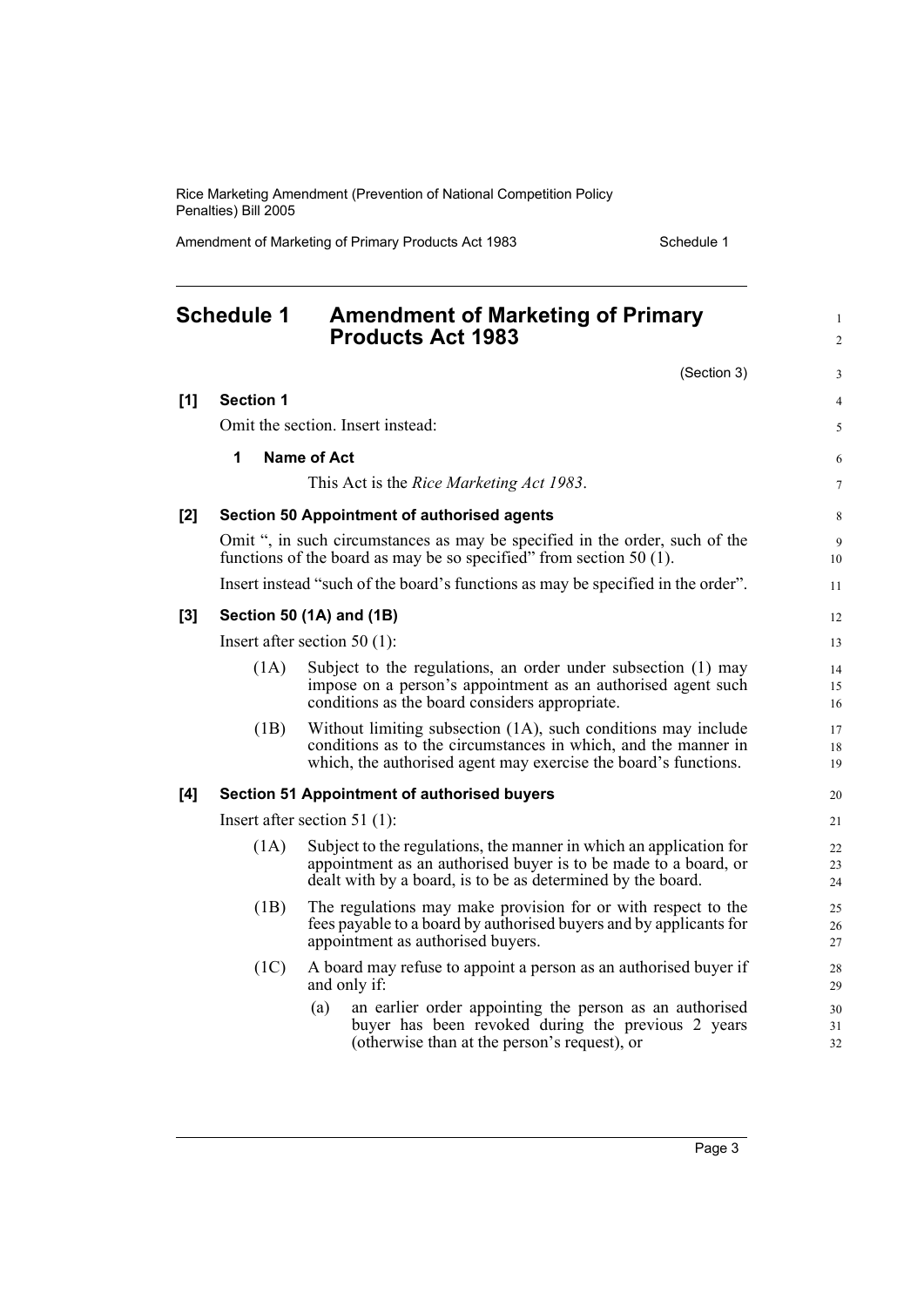Schedule 1 Amendment of Marketing of Primary Products Act 1983

| (b) | the board reasonably believes that the person would not  |
|-----|----------------------------------------------------------|
|     | comply with the conditions to which the authorised buyer |
|     | would be subject if the appointment were made.           |
|     |                                                          |

### **[5] Section 51 (3)**

Omit "for the purpose of exercising any functions, those functions may be carried out".

Insert instead "the powers conferred by subsection (2) may be exercised".

#### **[6] Section 51 (6), (7) and (8)**

Insert after section 51 (5):

- (6) A person who applies to a board for appointment as an authorised buyer may apply to the Administrative Decisions Tribunal for a review of any decision made by the board with respect to the application.
- (7) A person whose appointment as an authorised buyer is varied, suspended or revoked by a board may apply to the Administrative Decisions Tribunal for a review of the board's decision to vary, suspend or revoke the appointment.
- (8) Subsections (6) and (7) do not apply to a decision by the board to impose on a person's appointment as an authorised buyer any condition of the kind referred to in section 51A (2).

#### **[7] Section 51A**

Insert after section 51:

#### **51A Conditions of appointment as authorised buyer**

- (1) Subject to the regulations, an order under section 51 (1) may impose on a person's appointment as an authorised buyer such conditions as the board considers appropriate (*conditions of appointment*).
- (2) Without limiting subsection (1), the conditions of appointment of an authorised buyer must include a condition prohibiting, except with the board's written approval, any sale or supply to persons outside Australia of any commodity purchased by the authorised buyer pursuant to the power conferred by section 51 (2).
- (3) A condition of appointment may not limit the period for which a person's appointment as an authorised buyer is to have effect.
- (4) A board may suspend or revoke a person's appointment as an authorised buyer if and only if it is satisfied that the person has contravened a condition of appointment.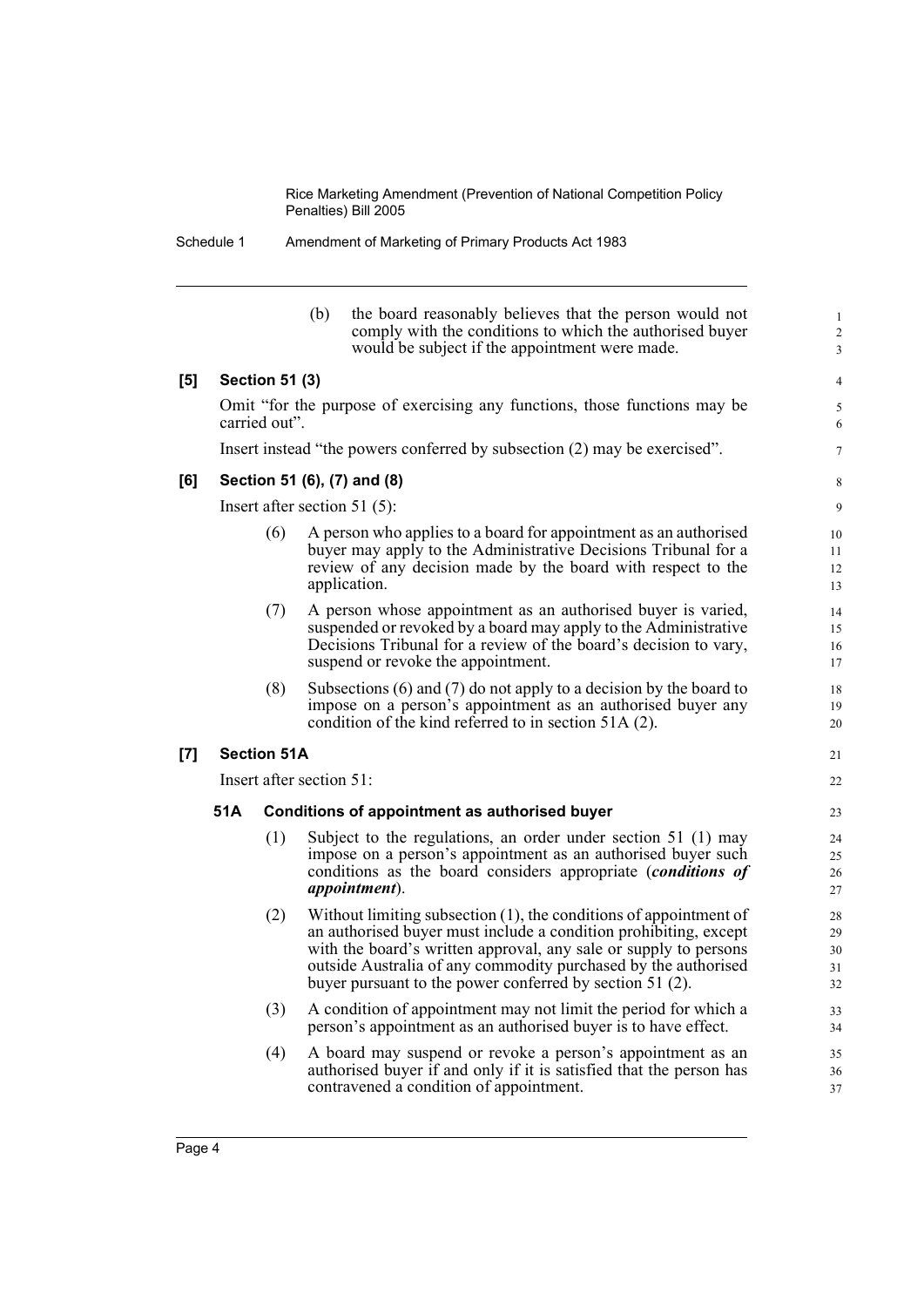Amendment of Marketing of Primary Products Act 1983 Schedule 1

|      | (5)                                         | An authorised buyer who contravenes a condition of appointment<br>(otherwise than as referred to in subsection $(6)$ ) is guilty of an<br>offence against this Act.                                                                                                                                                                                   | $\mathbf{1}$<br>$\overline{\mathbf{c}}$<br>3 |  |  |
|------|---------------------------------------------|-------------------------------------------------------------------------------------------------------------------------------------------------------------------------------------------------------------------------------------------------------------------------------------------------------------------------------------------------------|----------------------------------------------|--|--|
|      |                                             | Maximum penalty: 200 penalty units.                                                                                                                                                                                                                                                                                                                   | $\overline{4}$                               |  |  |
|      | (6)                                         | An authorised buyer who sells or supplies a commodity in<br>contravention of a condition of appointment is guilty of an<br>offence against this Act.                                                                                                                                                                                                  | 5<br>6<br>7                                  |  |  |
|      |                                             | Maximum penalty: 2,000 penalty units.                                                                                                                                                                                                                                                                                                                 | 8                                            |  |  |
|      | (7)                                         | On the application of the Minister, the Supreme Court may order<br>a person who has sold or supplied a commodity in contravention<br>of a condition of appointment (being a commodity purchased by<br>the person as an authorised buyer) to pay to the Minister, for<br>payment to the Consolidated Fund, an amount equivalent to its<br>estimate of: | 9<br>10<br>11<br>12<br>13<br>14              |  |  |
|      |                                             | the proceeds of the sale of the commodity, or<br>(a)                                                                                                                                                                                                                                                                                                  | 15                                           |  |  |
|      |                                             | the value of the commodity supplied,<br>(b)                                                                                                                                                                                                                                                                                                           | 16                                           |  |  |
|      |                                             | as the case may be.                                                                                                                                                                                                                                                                                                                                   | 17                                           |  |  |
|      | (8)                                         | An order under subsection (7) may be made against a person<br>whether or not the person has been prosecuted or convicted in<br>respect of an offence under subsection (6).                                                                                                                                                                            | 18<br>19<br>20                               |  |  |
| [8]  |                                             | Section 57 Exemption by board                                                                                                                                                                                                                                                                                                                         | 21                                           |  |  |
|      | Insert after section $57(7)$ :              |                                                                                                                                                                                                                                                                                                                                                       |                                              |  |  |
|      | (8)                                         | Without limiting subsection (1), sales of the commodity to an<br>authorised buyer for that commodity are, by operation of this<br>subsection, exempt from the operation of section 56.                                                                                                                                                                | 22<br>23<br>24<br>25                         |  |  |
| [9]  |                                             | <b>Section 155 Offences and penalty</b>                                                                                                                                                                                                                                                                                                               | 26                                           |  |  |
|      |                                             | Omit "20" from section 155 (2). Insert instead "200".                                                                                                                                                                                                                                                                                                 | 27                                           |  |  |
| [10] | <b>Section 156 Proceedings for offences</b> |                                                                                                                                                                                                                                                                                                                                                       |                                              |  |  |
|      | Insert after section 156 (1):               |                                                                                                                                                                                                                                                                                                                                                       |                                              |  |  |
|      | (1A)                                        |                                                                                                                                                                                                                                                                                                                                                       | 29                                           |  |  |
|      |                                             | Despite subsection (1), proceedings for an offence under section<br>51A (6) may be dealt with summarily before a Local Court or<br>before the Supreme Court in its summary jurisdiction.                                                                                                                                                              | 30<br>31<br>32                               |  |  |
|      | (1B)                                        | If proceedings for an offence under section 51A (6) are brought<br>in a Local Court, the maximum monetary penalty that the Local<br>Court may impose for the offence is 200 penalty units.                                                                                                                                                            | 33<br>34<br>35                               |  |  |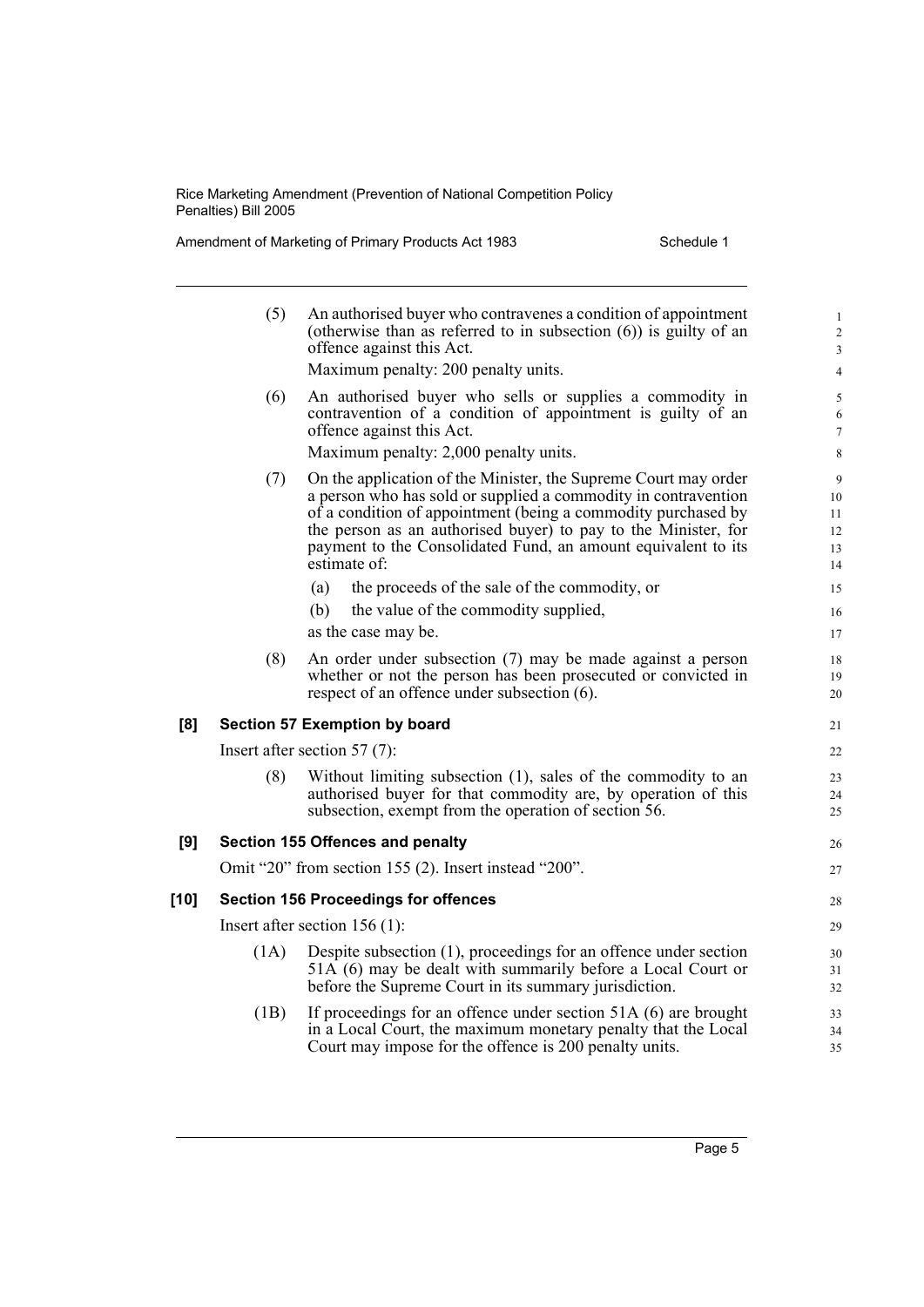| [11]   |                                       |        |            | Schedule 4 Savings, transitional and other provisions                                                         | $\mathbf{1}$     |  |
|--------|---------------------------------------|--------|------------|---------------------------------------------------------------------------------------------------------------|------------------|--|
|        | Insert at the end of clause $1A(1)$ : |        |            | $\overline{c}$                                                                                                |                  |  |
|        |                                       |        |            | Rice Marketing Amendment (Prevention of National Competition                                                  | $\mathfrak{Z}$   |  |
|        |                                       |        |            | Policy Penalties) Act 2005                                                                                    | $\overline{4}$   |  |
| $[12]$ | Schedule 4, Part 7                    |        |            |                                                                                                               | 5                |  |
|        | Insert after Part 6:                  |        |            |                                                                                                               | 6                |  |
|        |                                       | Part 7 |            | Provisions consequent on enactment of                                                                         | $\tau$           |  |
|        |                                       |        |            | <b>Rice Marketing Amendment (Prevention of</b>                                                                |                  |  |
|        |                                       |        |            | <b>National Competition Policy Penalties) Act</b>                                                             | $\,$ 8 $\,$<br>9 |  |
|        |                                       |        | 2005       |                                                                                                               | 10               |  |
|        | 17                                    |        |            | Nature of certain appointments                                                                                | 11               |  |
|        |                                       | (1)    |            | Nothing in:                                                                                                   | 12               |  |
|        |                                       |        | (a)        | the order under section 51, dated 28 April 2005, by which                                                     | 13               |  |
|        |                                       |        |            | the Co-operative is appointed as an authorised buyer in                                                       | 14               |  |
|        |                                       |        |            | relation to rice, or                                                                                          | 15               |  |
|        |                                       |        | (b)        | the agreement, dated 28 April 2005, between the Board<br>and the Co-operative,                                | 16<br>17         |  |
|        |                                       |        |            | is to be construed as appointing the Co-operative as an exclusive                                             | 18               |  |
|        |                                       |        | Australia. | authorised buyer in relation to rice for sale or supply within                                                | 19               |  |
|        |                                       |        |            |                                                                                                               | 20               |  |
|        |                                       | (2)    |            | Accordingly, neither the Board nor the State is liable to the                                                 | 21               |  |
|        |                                       |        |            | Co-operative for any loss or damage suffered by the<br>Co-operative, or<br>by any person claiming through the | 22<br>23         |  |
|        |                                       |        |            | Co-operative, as a consequence of the Board's appointment of                                                  | 24               |  |
|        |                                       |        |            | any other person as an authorised buyer in relation to rice for sale                                          | 25               |  |
|        |                                       |        |            | or supply within Australia.                                                                                   | 26               |  |
|        |                                       | (3)    |            | In this clause:                                                                                               | 27               |  |
|        |                                       |        |            | <i>the Board</i> means the Rice Marketing Board.                                                              | 28               |  |
|        |                                       |        |            | <i>the Co-operative</i> means Ricegrowers' Co-operative Limited.                                              | 29               |  |
| $[13]$ |                                       |        |            | Schedule 6 Special provisions relating to Rice Marketing Board                                                | 30               |  |
|        | Omit clauses 4 and 5.                 |        |            |                                                                                                               | 31               |  |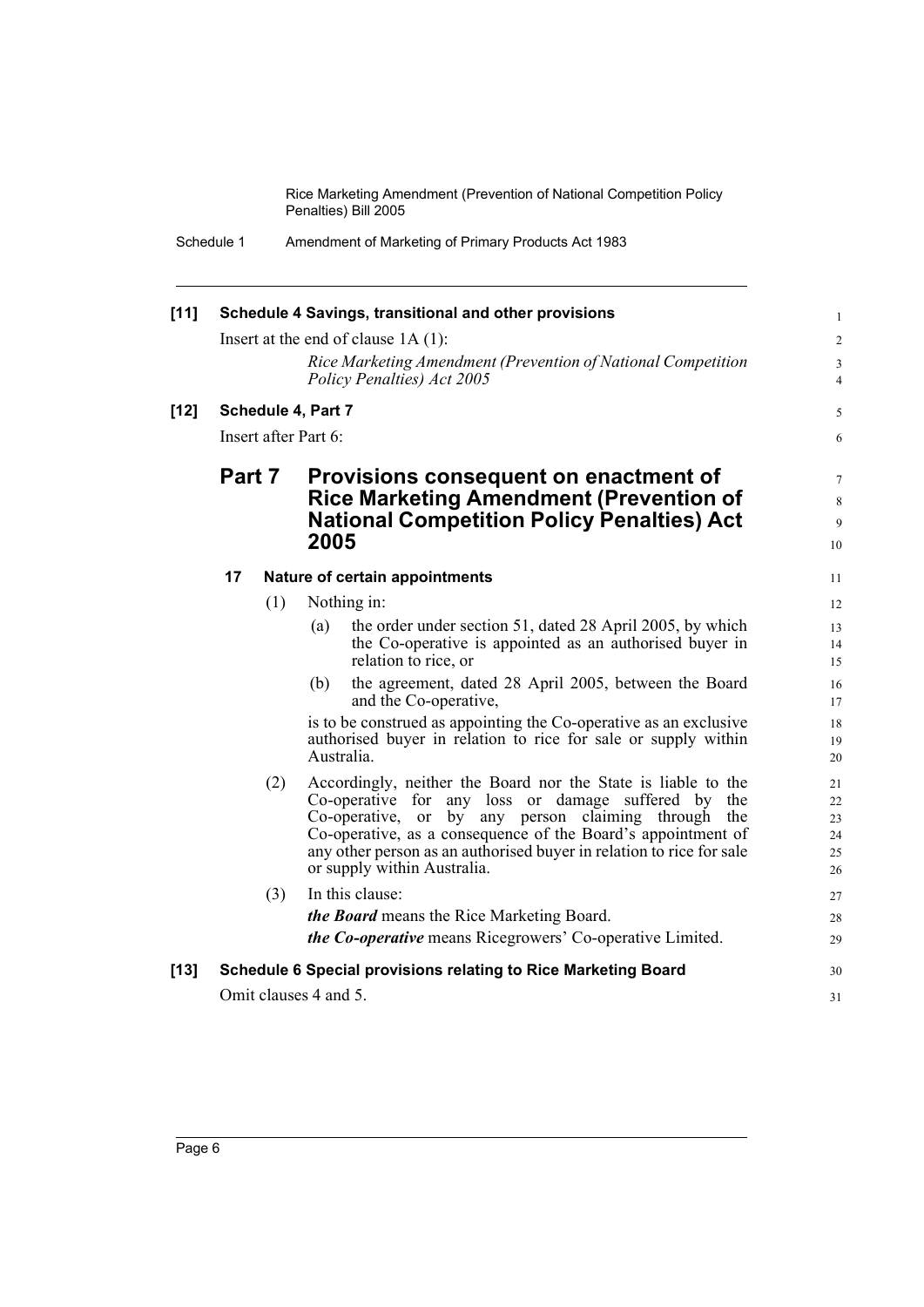Amendment of other Acts and instrument Schedule 2

<span id="page-12-0"></span>

|       | <b>Schedule 2</b><br><b>Amendment of other Acts and</b><br>instrument                                                                                                  | $\mathbf{1}$<br>$\overline{2}$ |
|-------|------------------------------------------------------------------------------------------------------------------------------------------------------------------------|--------------------------------|
|       | (Section 4)                                                                                                                                                            | 3                              |
| 2.1   | Fair Trading Act 1987 No 68                                                                                                                                            | 4                              |
|       | <b>Schedule 1 Paramount legislation</b><br>Omit "Marketing of Primary Products Act 1983".<br>Insert instead, in alphabetical order of Acts, "Rice Marketing Act 1983". | 5<br>6<br>$\tau$               |
| 2.2   | Grain Marketing Act 1991 No 15                                                                                                                                         | 8                              |
| [1]   | Section 34 Voluntary deliveries of the commodity<br>Omit "Marketing of Primary Products Act 1983" from section 34 (4).<br>Insert instead "Rice Marketing Act 1983".    | 9<br>10<br>11                  |
| [2]   | Section 35 Board may deal in commodity<br>Omit "Marketing of Primary Products Act 1983" from section 35 (3).<br>Insert instead "Rice Marketing Act 1983".              | 12<br>13<br>14                 |
| $[3]$ | Section 38 Board may deal in other products etc<br>Omit "Marketing of Primary Products Act 1983" from section 38 (3).<br>Insert instead "Rice Marketing Act 1983".     | 15<br>16<br>17                 |
| [4]   | Section 41 Board may act as marketing agent<br>Omit "Marketing of Primary Products Act 1983" from section 41 (5).<br>Insert instead "Rice Marketing Act 1983".         | 18<br>19<br>20                 |
| 2.3   | Law Enforcement (Powers and Responsibilities) Act 2002 No<br>103                                                                                                       | 21<br>22                       |
|       | <b>Schedule 2 Search warrants under other Acts</b>                                                                                                                     | 23                             |
|       | Omit "Marketing of Primary Products Act 1983, section 138".                                                                                                            | 24                             |
|       | Insert instead, in alphabetical order of Acts, "Rice Marketing Act 1983, section<br>138".                                                                              | 25<br>26                       |